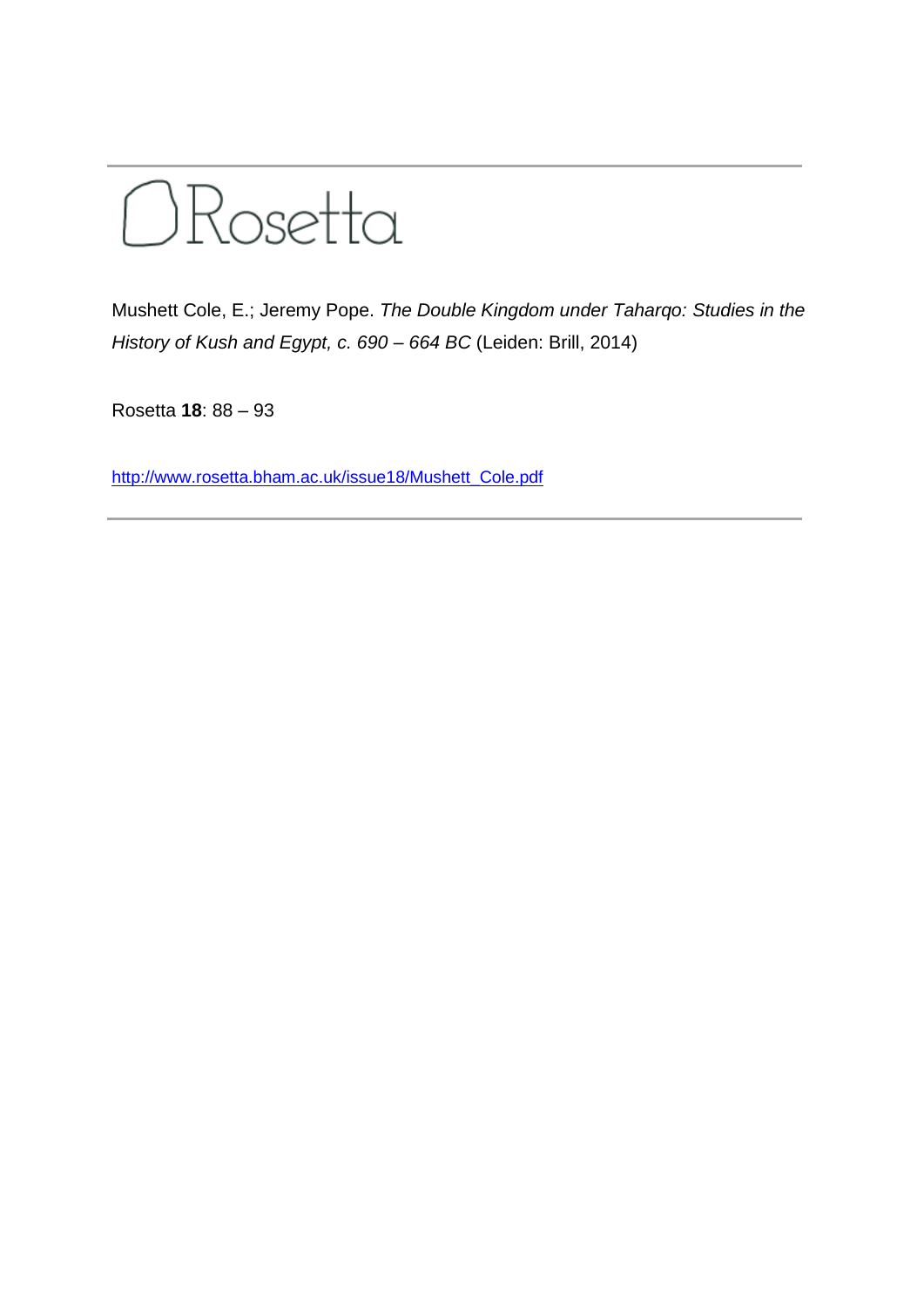## **Jeremy Pope.** *The Double Kingdom under Taharqo: Studies in the History of Kush and Egypt, c. 690 – 664 BC.* **Leiden: Brill, 2014, pp. 326. ISBN: 978-90-04-26294-2€ 185 (£137)**

*Edward Mushett Cole University of Birmingham*

Early on in his introduction Pope notes that there has been a fairly resilient geographic division in studies of the Twenty-Fifth Dynasty between those who focus on their rule in Nubia and those who focus on their rule in Egypt. This has allowed a perception to persist that the Kushite kings were attempting to reconstitute the form of traditional Egyptian kingship, and that any deviation from this resulted from a lack of understanding of Egyptian traditions, residual Libyan influence or the personality of individual kings.<sup>1</sup> Pope's book opposes this division, and not only does it successfully provide a detailed overview of the probable structure of Kushite administration across both Nubian and Egyptian territories, it also successfully uses this overview to challenge the existing impressions of Kushite rule and to suggest an alternative model for that structure, albeit briefly.

The introduction provides a clear sense of what Pope is trying to achieve in terms of developing our understanding of how the Twenty-Fifth Dynasty actually governed Nubia and Egypt. In addition it provides a clear explanation of the key terms and the chronology he uses for the period, allowing both the author and reader to avoid becoming bogged down in discussions of such details for the rest of the book and to focus instead on the core argument.

The introduction is followed by a region by region analysis of the structure of Kushite rule under Taharqa, a reign which Pope notes in his introduction comprises nearly half of the total length of the Twenty-Fifth Dynasty.<sup>2</sup> Throughout each of these

**.** 

<sup>1</sup> Pope 2014: 1-3.

<sup>2</sup> Pope 2014: 3.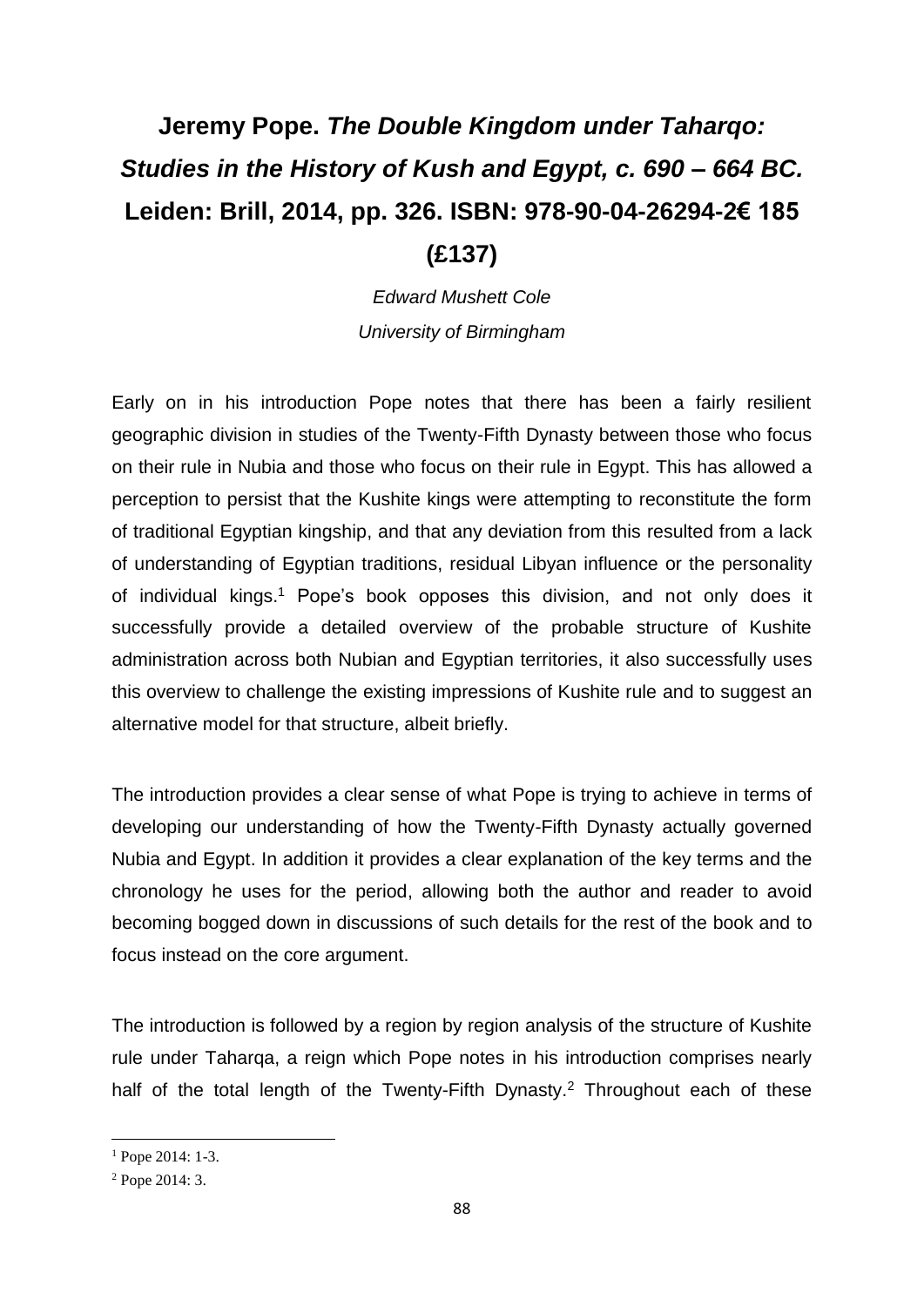sections, Pope reviews the current analysis and explanations of Kushite administration for each region, as well as other current academic debates such as the possibility that the Twenty-Fifth Dynasty originated from Meroë or its surrounding area. <sup>3</sup> He also provides new translations of important but little known texts, such as the Sanam Historical Inscription.<sup>4</sup>

Chapter 2 deals with the region of Meroë and the surrounding area, and appears to conclude definitively that this region was not the birthplace of the Twenty-Fifth Dynasty. Instead, through his analysis of the various pieces of early evidence from Meroë Pope favours the interpretation that this region was not conquered until the reigns of the early Napatan kings during the period following the Twenty-Fifth Dynasty in Nubia. 5

Chapter 3 discusses the heartland of the Twenty-Fifth Dynasty, the region of the Dongola-Napata reach. In this chapter Pope notes the importance of Török's theory of 'ambulatory kingship' for the Twenty-Fifth Dynasty, and how this reflects the original formation of the Kushite state from a number of city states.<sup>6</sup> Pope, however, notes that neither Kawa nor Pnubs were included in the original Twenty-Fifth Dynasty coronation cycles, but were present in later versions and this leads him to conclude that this was an 'invented tradition'.<sup>7</sup> He supports this with the first attempted full translation of the Sanam Historical Inscription which includes a list of the most important cultic centres of Taharqa's reign, namely Napata, Thebes and Memphis.<sup>8</sup>

The next chapter discusses Lower Nubia, a region often ignored in discussions of Kushite rule. Again, Pope provides a clear analysis and answer to an ongoing debate, carefully disproving that the Mayor of Thebes, Montuemhat, was ever present or in charge of the region and thus demonstrating that all current

**.** 

<sup>&</sup>lt;sup>3</sup> Pope 2014: 5-20.

<sup>4</sup> Pope 2014: 59-145.

<sup>5</sup> Pope 2014: 31-33.

<sup>6</sup> Pope 2014: 39; Török 1997: 213-232.

<sup>7</sup> Pope 2014: 56-58.

<sup>8</sup> Pope 2014: 59.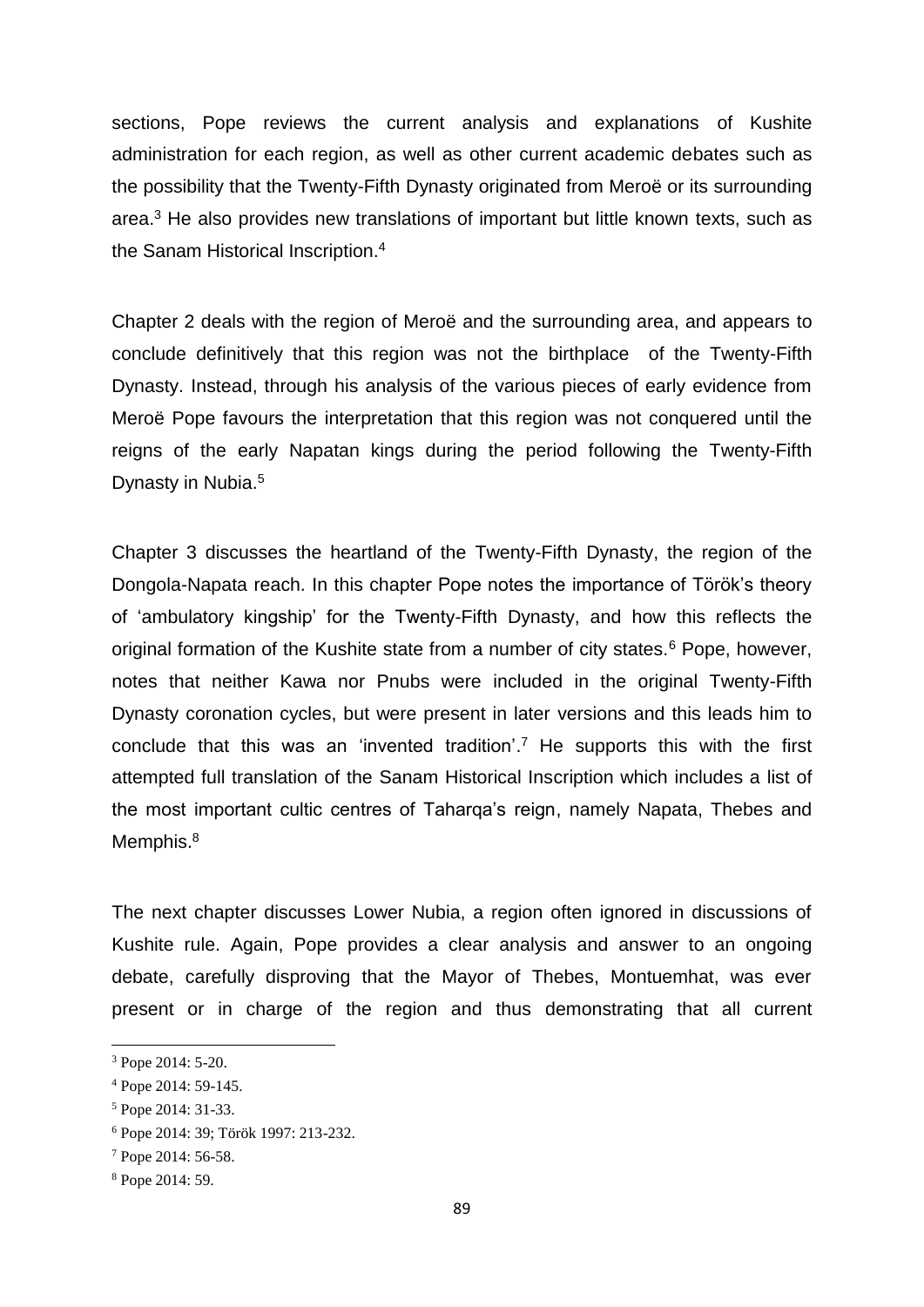explanations of Kushite rule of the region are incorrect. Indeed, it is in this chapter that Pope begins to present his explanation for the structure of Kushite rule, noting that the reality appears to have been that the Kushite kings left the local leaders of the region in place. This chapter also provides a new translation of a little known text, in this case the graffiti dating to Taharqa's reign found along a footpath by the Nile, although now under Lake Nasser.

Chapter 5 examines Upper Egypt which has been believed to provide a model for Kushite rule more generally, particularly as Thebes was so clearly a focus of Kushite attention. Within this chapter, therefore, Pope has attempted to correct a number of assumptions and problems by examining the group of Theban officials as a whole rather than looking at individual families as has been common in recent studies. This approach is best shown in his detailed analysis of the God's Wives of Amun and his careful refutation of the proposal that this institution was also present in Nubia at Gebel Barkal.<sup>9</sup> Ultimately, he follows Naunton and Exell's recent argument that far from reinstituting the Egyptian bureaucratic system, the Kushites left local leaders in control irrespective of their particular titles.

Chapter 6 continues the discussion of whether the Kushite kings were truly attempting to remove the Libyan tribal influence or whether this was carried out by the Saite kings, as proposed by Ritner. <sup>10</sup> Through examination of the Harbour Masters of Herakleopolis he demonstrates that this title had appeared in the late Kushite Period and, most importantly, that rather than reflecting either a Kushite or Saite attempt to establish a new set of institutions it was simply a slight change to the structure of the local which both relied on for their governance of Egypt.<sup>11</sup> This chapter, however, does contain one of the few problems with Pope's reconstruction. By following Kitchen and placing the Twenty-Third Dynasty in the north at Leontopolis,<sup>12</sup> rather than at Herakleoplis/Thebes as Aston does,<sup>13</sup> he is unable to discern a connection between the extensive ties linking Herakleopolis and Thebes

 $\overline{a}$ 

<sup>9</sup> Pope 2014: 215-223.

<sup>10</sup> Ritner 2009: 338-339.

 $11$  Pope 2014: 255.

<sup>12</sup> Kitchen 1986; 2006; 2009

<sup>13</sup> Aston 1989: 140-144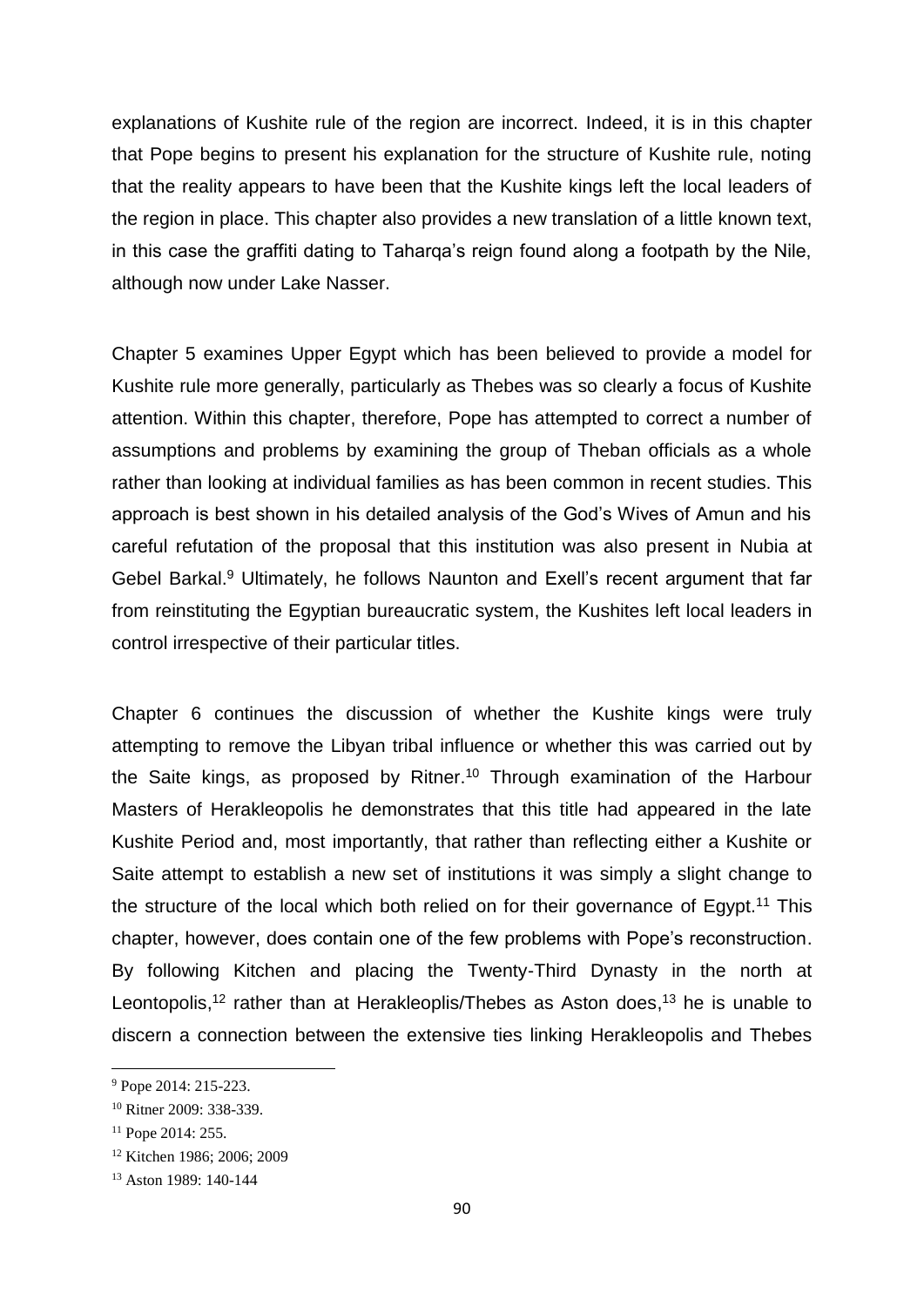during the Third Intermediate Period and the probable presence of a dynasty at Herakleopolis who ruled Upper Egypt and who often placed their eldest son as the High Priest of Amun. Indeed, whilst citing evidence of such connections, including from kings of Aston's 'Theban' Twenty-Third Dynasty,<sup>14</sup> he at no point acknowledges that such connections would surely have been reinforced by the presence of a dynasty at Herakleopolis and, moreover, that the strong administrative connections between Thebes and Herakleopolis would support such a conclusion.

The last regional chapter focuses on the Delta region, where Pope notes that the discrepancies in evidence have led to widely different interpretations of Kushite control over the region. Rather than the two, differing, versions of competition between the Libyan and Kushite rulers in Lower Egypt envisaged by Perdu and Kahn, Pope instead prefers a third option, co-option of the existing systems. He argues that at different times and places the three strategies of 'violent contestation, resolute hegemony, or local co-option',<sup>15</sup> were all used throughout the 'Double Kingdom' to maintain Kushite rule.

The final chapter presents the author's conclusions, but after a summary of those from the earlier chapters only a very short section is left at the end of the chapter for Pope to present a clear picture of his own understanding of the form or structure of Kushite rule. Much of this section is taken up explaining the anthropological and ethnological concepts behind it, and very little in expressing how this idea matches up to the realities of Kushite reliance on local political structures that he has so carefully detailed in the previous chapters. Whilst Pope makes a clever point, questioning whether 'the "segmentary state" concept [is] a useful means by which to identify polities with meaningful similarities to the Double Kingdom',<sup>16</sup> the chapter could have done with some elaboration of exactly how the societies that are described as 'segmentary states' in the anthropological literature discussed were similar to that of the Kushite administration.

1

<sup>14</sup> Aston 2009: 26

<sup>15</sup> Pope 2014: 274.

<sup>16</sup> Pope 2014: 287.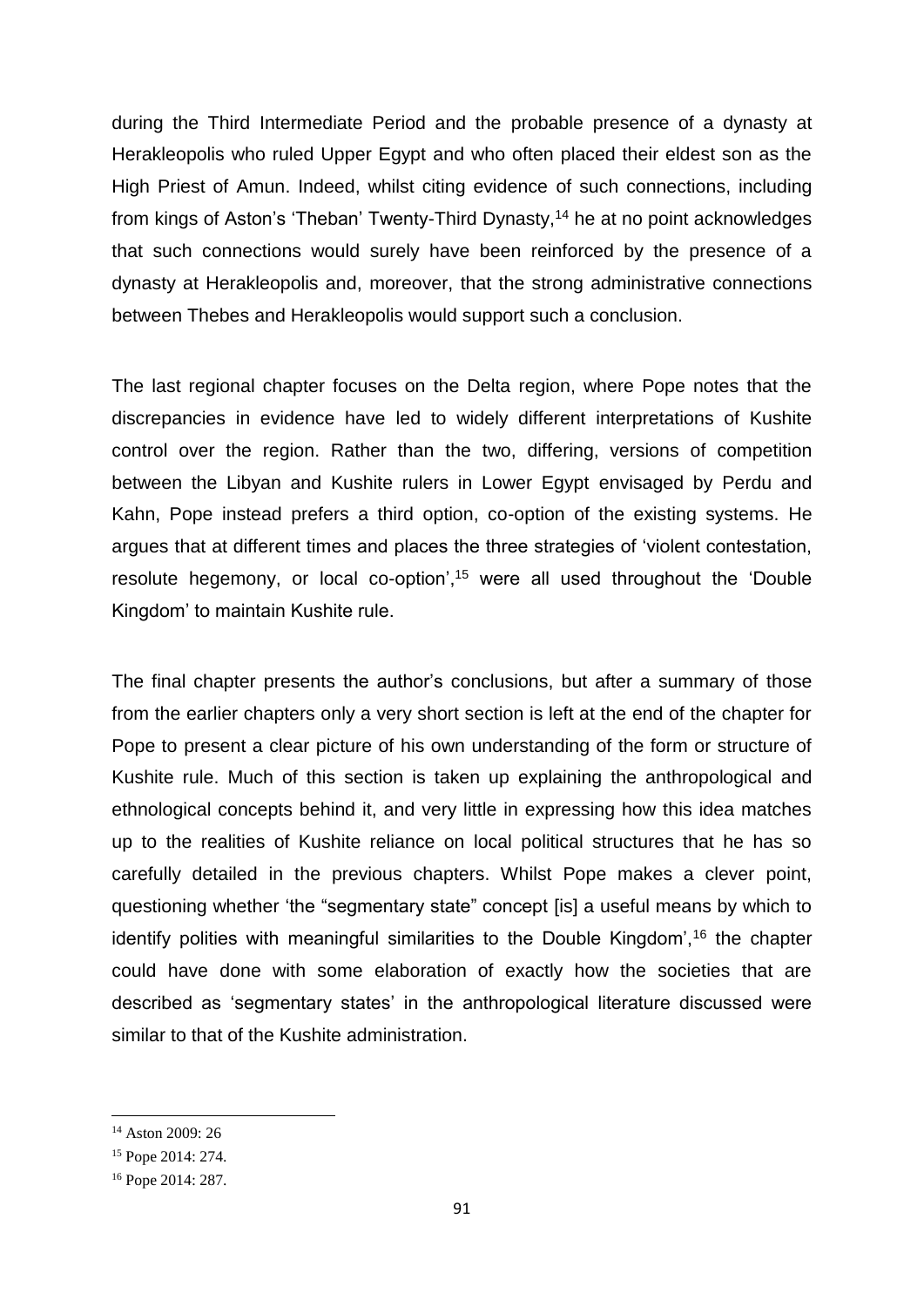Despite some shortcomings this book provides an excellent contribution to the discussion of the structure and form of Kushite rule. There are, however, a number of other small issues. Firstly, whilst it could not have been avoided, this book was published before the debate regarding the chronological reversal of Shabaka and Shabataka was begun by Michael Banyai's article.<sup>17</sup> Although this does not largely affect the overall conclusions of the book, particularly as it focuses on Taharqa's reign, such a reversal would actually lend support to some of the points made by Pope, particularly in Chapter 7 on Lower Egypt. Secondly, all quotes are provided in the original language, without an English translation. This means that the reader requires at least a working understanding of German, French, Italian, and Spanish which could provide difficulties for some scholars, and could easily have been prevented by adding translations for the, sometimes quite lengthy, quotes in the notes. Ultimately, however, the biggest problem is that after a number of excellent chapters analysing in detail the existing evidence and painstakingly refuting current interpretations, only the last five pages of the conclusion contain a clear, developed statement of the author's alternative structure for Kushite rule over the double kingdom. As a result, there is only a very limited discussion of how he ties the concept of the 'segmentary kingdom' to the discussion of the Kushite kings' maintenance of local rulers and political systems in the various different regions under their control. Hopefully this will be elaborated in future publications, and despite this Pope's book has added significantly to the debate over how the Kushites maintained their rule over such a large and disparate territory.

**.** 

<sup>17</sup> Banyai 2013.